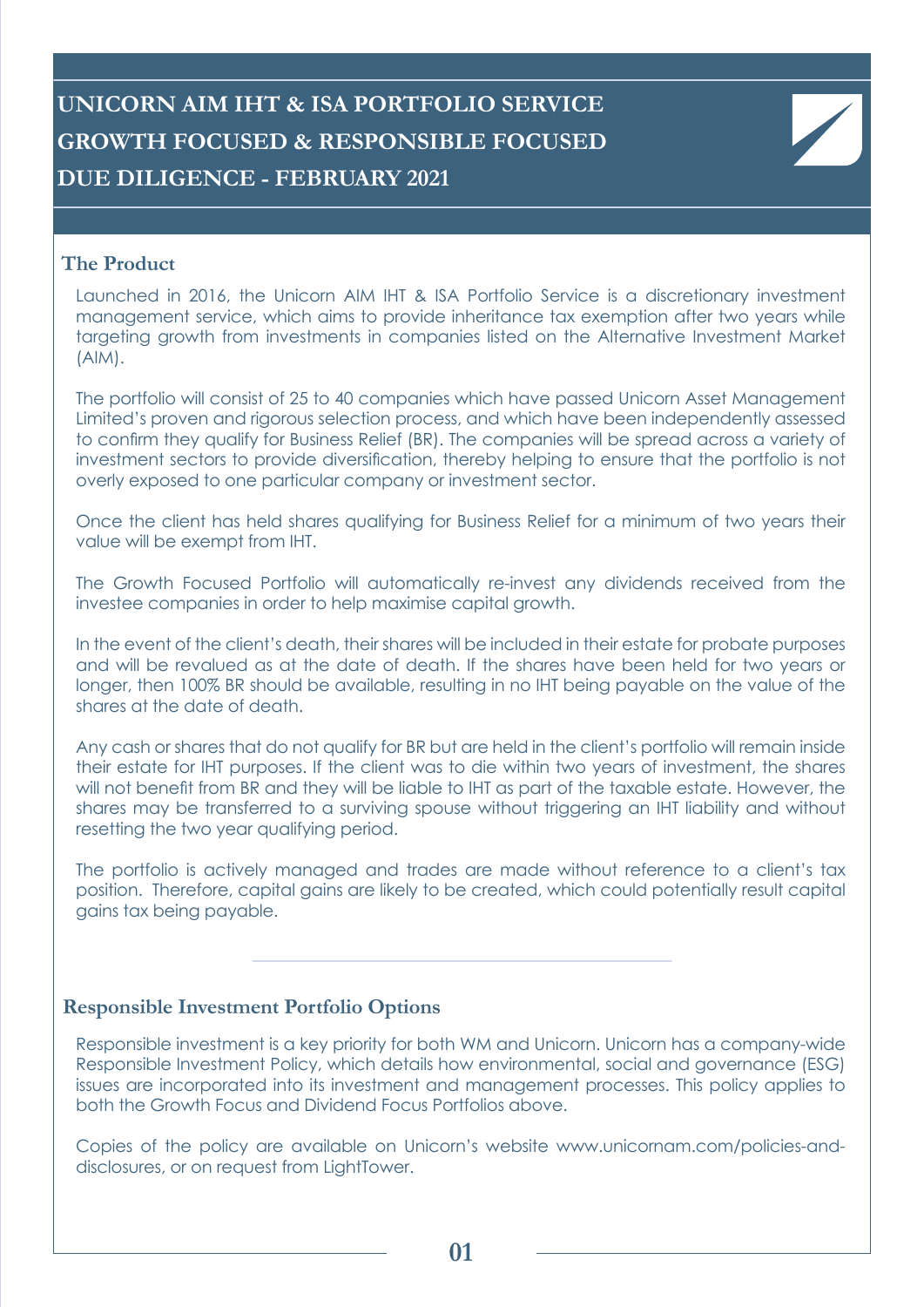We recognise, however, that some investors require strict sector limits and/or exclusions alongside a robust ESG policy. We therefore offer two additional portfolio options, which overlay business involvement and ESG screens on top of Unicorn's responsible investment process:

- Responsible Growth Focus Portfolio
- Responsible Income Focus Portfolio

## **The Manager**

The Investment Adviser to the service is Unicorn Asset Management Limited (Unicorn), an investment company that was established in 2000 and specialises in AIM and UK smaller capitalised companies. Unicorn's investment team is well-resourced and highly experienced and currently manages over £300 million across VCT, IHT and open-ended fund structures.

The Investment Manager of the service is WM Capital Management Limited (WM). WM is the Discretionary Investment Manager responsible for the day to day management of investor portfolios, including the allocation of stocks to client portfolios, compliance and taking legal advice to determine whether stocks qualify for Business Relief.

The Custodian to the service, which will hold client money and the shares for investors, is James Brearley & Sons Ltd. James Brearley is a member of the London Stock Exchange and is authorized and regulated by the Financial Conduct Authority. WM Capital has undertaken satisfactory due diligence of James Brearley and concluded that its financial strength, profitability and robust approach to compliance, mean that it is fit for purpose in terms of the service it provides.

The marketing agent to the service is LightTower Partners, a division of LGBR Capital London Limited. LGBR was established in 2012 and works with a number of leading investment product providers to distribute their products.

## **Target Market**

The type of clients to whom the product should be marketed:

- Clients that are able to remain invested for at least a minimum of five years, usually because they have other liquid assets.
- Clients that have knowledge and experience of AIM and higher risk equity investments and who appreciate that shares in AIM companies are illiquid and that it may take some time to invest and reinvest.
- Clients with the ability to bear the loss of capital, either due to other income or significant other assets.
- Clients that will benefit financially from the IHT relief whilst appreciating the potential high risks.
- Clients that would benefit from an opportunity to mitigate IHT liability combined with the potential for capital growth.